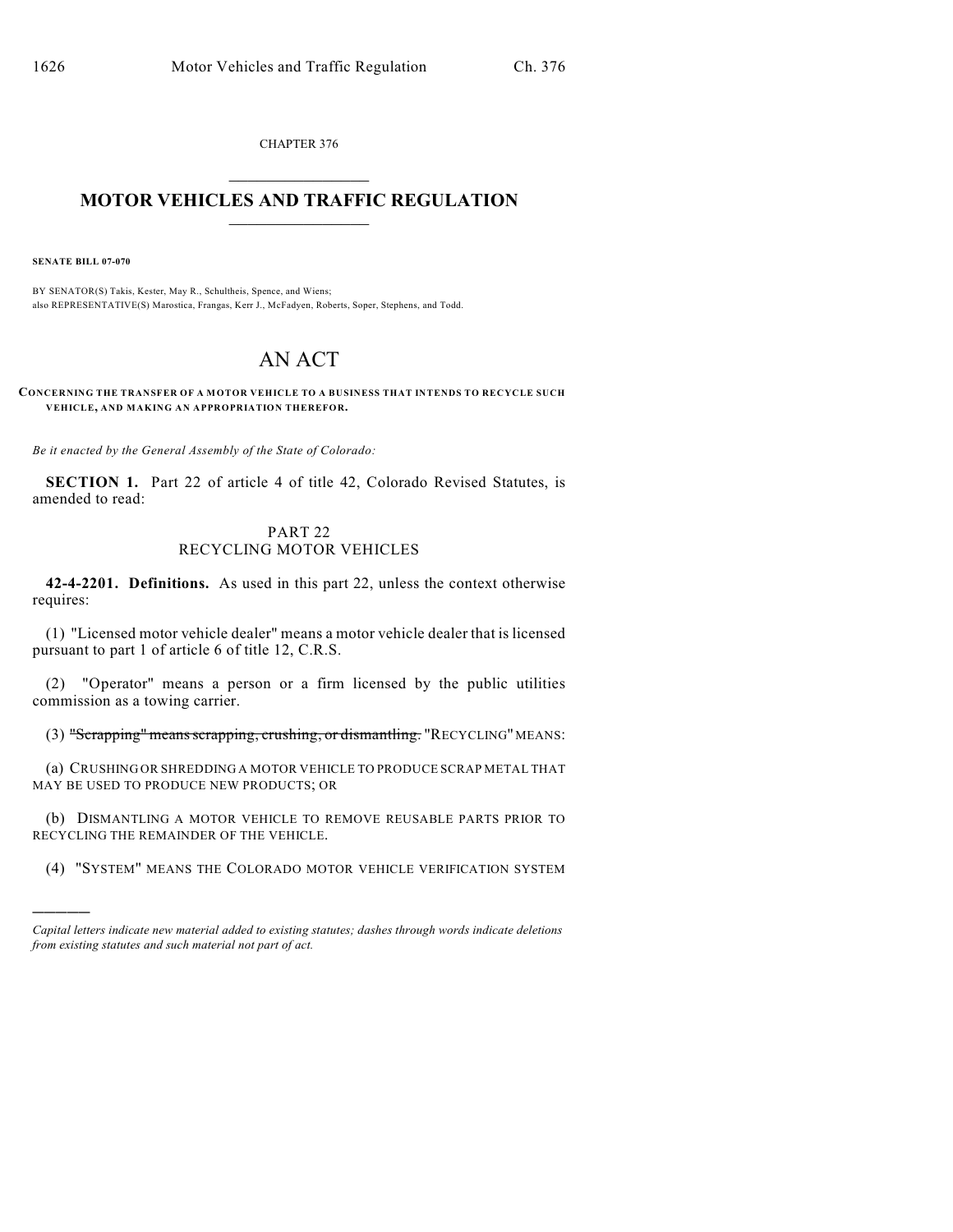CREATED IN SECTION 42-4-2203.

**42-4-2202. Transfer for recycling.** (1) No person who is not a licensed motor vehicle dealer shall purchase or otherwise receive a motor vehicle for the purpose of scrapping TO RECYCLE the vehicle, unless: the seller or transferor:

(a) THE SELLER OR TRANSFEROR is the owner on the certificate of title, an operator, or a licensed motor vehicle dealer; and

(b) THE SELLER OR TRANSFEROR provides a completed bill of sale on a form prescribed by the department of revenue; OR

(c) THE RECEIVER OR PURCHASER COMPLIES WITH SUBSECTION (2) OF THIS SECTION.

(2) (a) A person other than a licensed motor vehicle dealer who purchases or otherwise receives a motor vehicle for the purpose of scrapping RECYCLING the vehicle shall keep the vehicle for seven business days before scrapping it RECYCLING UNLESS THE SELLER OR TRANSFEROR:

(I) IS THE OWNER ON THE CERTIFICATE OF TITLE, AN OPERATOR, OR A LICENSED MOTOR VEHICLE DEALER; OR

(II) IF THE PURCHASER OR TRANSFEREE IS AN OPERATOR SELLING AN ABANDONED MOTOR VEHICLE PURSUANT TO PARTS 18 OR 21 OF THIS ARTICLE OR A LICENSED MOTOR VEHICLE DEALER OR USED MOTOR VEHICLE DEALER, PROVIDES A COMPLETED BILL OF SALE ON A FORM PRESCRIBED BY THE DEPARTMENT OF REVENUE.

(b) During the seven days SEVEN-DAY WAITING PERIOD:

(I) The motor vehicle, the bill of sale, A COPY OF THE SYSTEM INQUIRY RESULTS, and, if applicable, the daily record required pursuant to section 42-5-105 shall be open at all times during regular business hours to inspection by the department of revenue or any peace officer; AND

(II) THE RECEIVER OR PURCHASER SHALL SUBMIT THE VEHICLE IDENTIFICATION NUMBER TO THE SYSTEM.

(3) Any person violating any provision of WHO VIOLATES this section is guilty of a misdemeanor and, upon conviction thereof, shall be punished by a fine of not more than five hundred dollars for the first offense and one thousand dollars for each subsequent offense.

**42-4-2203. Vehicle verification system - fees - rules.** (1) THE COLORADO MOTOR VEHICLE VERIFICATION SYSTEM IS HEREBY CREATED WITHIN THE COLORADO BUREAU OF INVESTIGATION. THE SYSTEM SHALL BE A DATABASE SYSTEM THAT USES A MOTOR VEHICLE'S VEHICLE IDENTIFICATION NUMBER TO ASCERTAIN WHETHER THE MOTOR VEHICLE HAS BEEN STOLEN. THE SYSTEM SHALL BE ACCESSIBLE THROUGH THE INTERNET BY MOTOR VEHICLE DEALERS, MOTOR VEHICLE RECYCLERS, AUTOMOBILE REPAIR SHOPS, LICENSED TOW OPERATORS, AND THE GENERAL PUBLIC.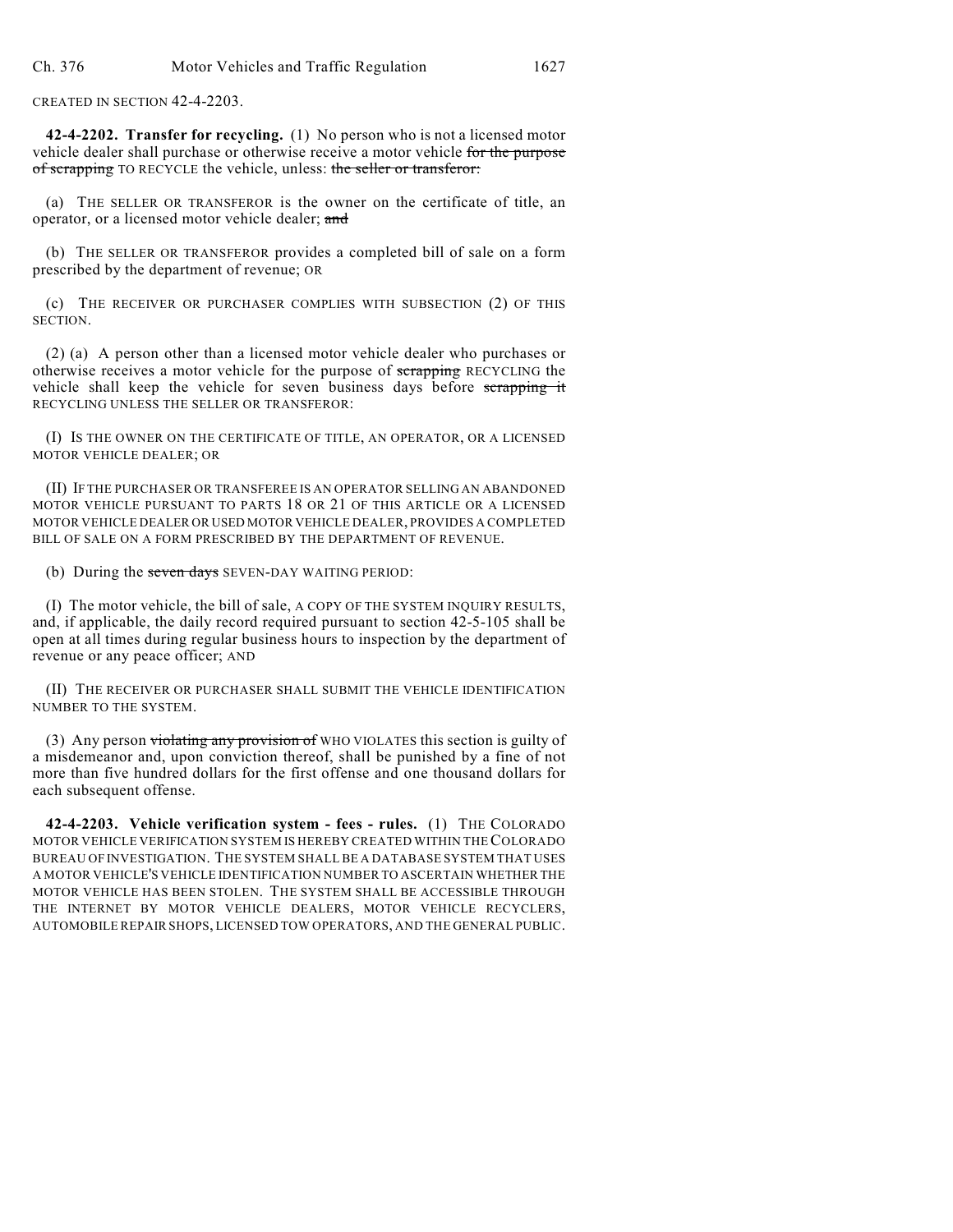(2) THE SYSTEM SHALL USE THE LATEST INFORMATION THAT THE DEPARTMENT OF PUBLIC SAFETY POSSESSES ON STOLEN MOTOR VEHICLES.

(3) USERS OF THE SYSTEM SHALL PAY A FEE AS ESTABLISHED BY THE DEPARTMENT OF PUBLIC SAFETY IN AN AMOUNT NECESSARY TO FUND THE DIRECT AND INDIRECT COSTS OF ADMINISTERING THE SYSTEM.

(4) THE DEPARTMENT OF PUBLIC SAFETY MAY REGISTER THE PERSONS WHO USE THE SYSTEM AND PROMULGATE ANY RULES REASONABLY NECESSARY TO IMPLEMENT THE SYSTEM.

**42-4-2204. Theft discovered - duties - liability.** (1) IF A MOTOR VEHICLE IS IDENTIFIED AS STOLEN BY THE SYSTEM, THE PERSON SUBMITTING THE INQUIRY SHALL REPORT THE INCIDENT TO THE NEAREST LAW ENFORCEMENT AGENCY WITH JURISDICTION WITHIN ONE BUSINESS DAY.

(2) A PERSON WHO, ACTING IN GOOD FAITH, RECYCLES A MOTOR VEHICLE OR REPORTS AN INCIDENT TO A LAW ENFORCEMENT AGENCY SHALL BE IMMUNE FROM CIVIL LIABILITY AND CRIMINAL PROSECUTION FOR SUCH ACTS IF MADE IN RELIANCE ON THE SYSTEM. THE DEPARTMENT OF PUBLIC SAFETY SHALL NOT BE SUBJECT TO CIVIL LIABILITY FOR FAILING TO IDENTIFY A STOLEN VEHICLE.

(3) A PERSON WHO FAILS TO COMPLY WITH SUBSECTION (1) OF THIS SECTION COMMITS A CLASS 3 MISDEMEANOR AND, UPON CONVICTION THEREOF, SHALL BE PUNISHED IN ACCORDANCE WITH SECTION 18-1.3-501, C.R.S. A PERSON WHO FAILS TO COMPLY WITH SUBSECTION (1) OF THIS SECTION TWO TIMES WITHIN FIVE YEARS COMMITS A CLASS 2 MISDEMEANOR AND, UPON CONVICTION THEREOF, SHALL BE PUNISHED IN ACCORDANCE WITH SECTION 18-1.3-501, C.R.S. A PERSON WHO FAILS TO COMPLY WITH SUBSECTION (1) OF THIS SECTION THREE OR MORE TIMES WITHIN FIVE YEARS COMMITS A CLASS 1 MISDEMEANOR AND, UPON CONVICTION THEREOF, SHALL BE PUNISHED IN ACCORDANCE WITH SECTION 18-1.3-501, C.R.S.

**SECTION 2.** 42-5-105 (1) and (2), Colorado Revised Statutes, are amended to read:

**42-5-105. Daily record.** (1) (a) It is the duty of every dealer, and of the proprietor of every garage, to keep and maintain in such person's place of business an easily accessible and permanent daily record of all secondhand or used motor vehicle equipment, attachments, accessories, and appurtenances bought, sold, traded, exchanged, dealt in, repaired, or received or disposed of in any manner or way by or through the dealer or proprietor. THE RECORD MAY BE CREATED, RECORDED, STORED, OR REPRODUCED PHYSICALLY OR ELECTRONICALLY.

(b) Said THE record shall be kept in a good businesslike manner in the form of invoices or in a book by the dealer or proprietor and shall contain THE FOLLOWING:

(I) A description of any and all  $s$ aid SUCH articles of property of every class or kind sufficient for the ready identification thereof by a peace officer; and such record shall include

(II) The name and address, legibly written, of the owner, vendor, and vendee;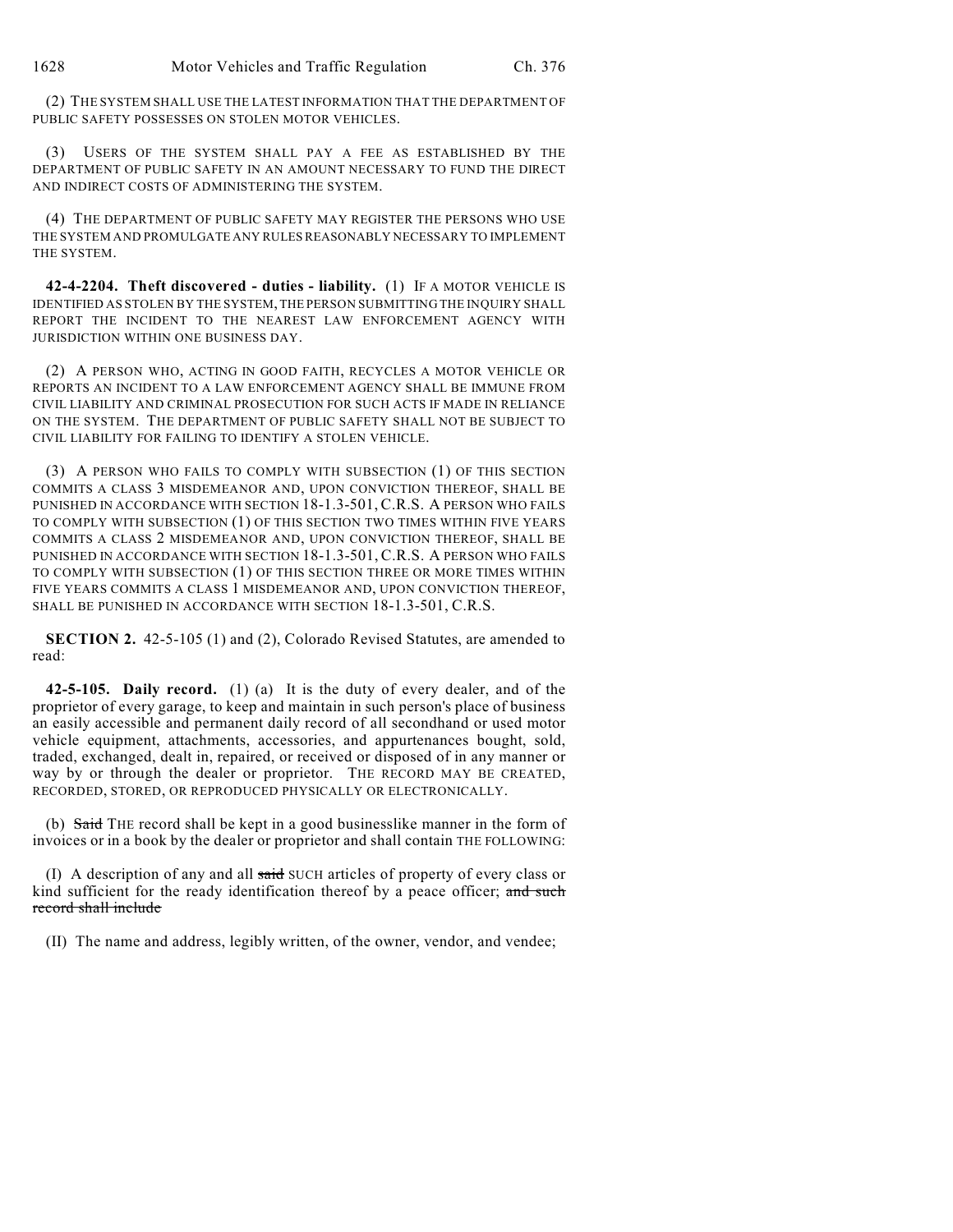(III) The time and date of such transactions; and

(IV) The name, and address, AND A COPY OF THE IDENTIFICATION DOCUMENT of the driver and of the owner of any A motor vehicle received for sale, trade, exchange, storage, repairs, or any other purpose, together with EXCEPT THAT A LICENSED MOTOR VEHICLE DEALER OR USED MOTOR VEHICLE DEALER IS NOT REQUIRED TO OBTAIN OR RETAIN A COPY OF AN IDENTIFICATION DOCUMENT IF SUCH DEALER COMPLIES WITH ARTICLE 6 OF TITLE 12, C.R.S.;

(V) The model year, make and style, and engine or vehicle identification number and state registration license number of such motor vehicle IF REGISTERED; and

(VI) for what THE purpose said THE motor vehicle was so received and what THE disposition was made thereof.

(c) The record is to SHALL be open AND THE MOTOR VEHICLE SHALL BE AVAILABLE at all times during regular business hours to the inspection by the department of revenue or any peace officer and available for use as evidence.

(2) It is the duty of every person offering to a dealer, or to the proprietor of a garage, for sale, trade, repair, or any other purpose, any A motor vehicle or any secondhand or used motor vehicle equipment, attachment, accessory, or appurtenance to:

(a) Write or register, as legibly as possible, with ink or indelible pencil, the full and true name and address of the person and the name and address of the owner in the record kept by such dealer or proprietor of a garage as provided for in this section; AND

(b) PRESENT A VALID IDENTIFICATION DOCUMENT VERIFIABLE BY FEDERAL OR STATE LAW ENFORCEMENT. THE FOLLOWING DOCUMENTS, WITHOUT LIMITATION, SHALL BE DEEMED TO COMPLY WITH THIS PARAGRAPH (b):

(I) AN IDENTIFICATION DOCUMENT ISSUED BY THE STATE OF COLORADO;

(II) AN IDENTIFICATION DOCUMENT ISSUED BY ANY OTHER STATE;

(III) AN IDENTIFICATION DOCUMENT ISSUED BY THE UNITED STATES GOVERNMENT;

(IV) A PASSPORT ISSUED BY THE UNITED STATES GOVERNMENT OR ANOTHER JURISDICTION.

**SECTION 3. Appropriation.** In addition to any other appropriation, there is hereby appropriated, out of any fees collected pursuant to section 42-4-2203, Colorado Revised Statutes, not otherwise appropriated, to the department of public safety, for the fiscal year beginning July 1, 2007, the sum of seventy-four thousand three hundred eighty-nine dollars (\$74,389) and 1.0 FTE, or so much thereof as may be necessary, for the implementation of this act.

**SECTION 4. Effective date - applicability.** This act shall take effect July 1,